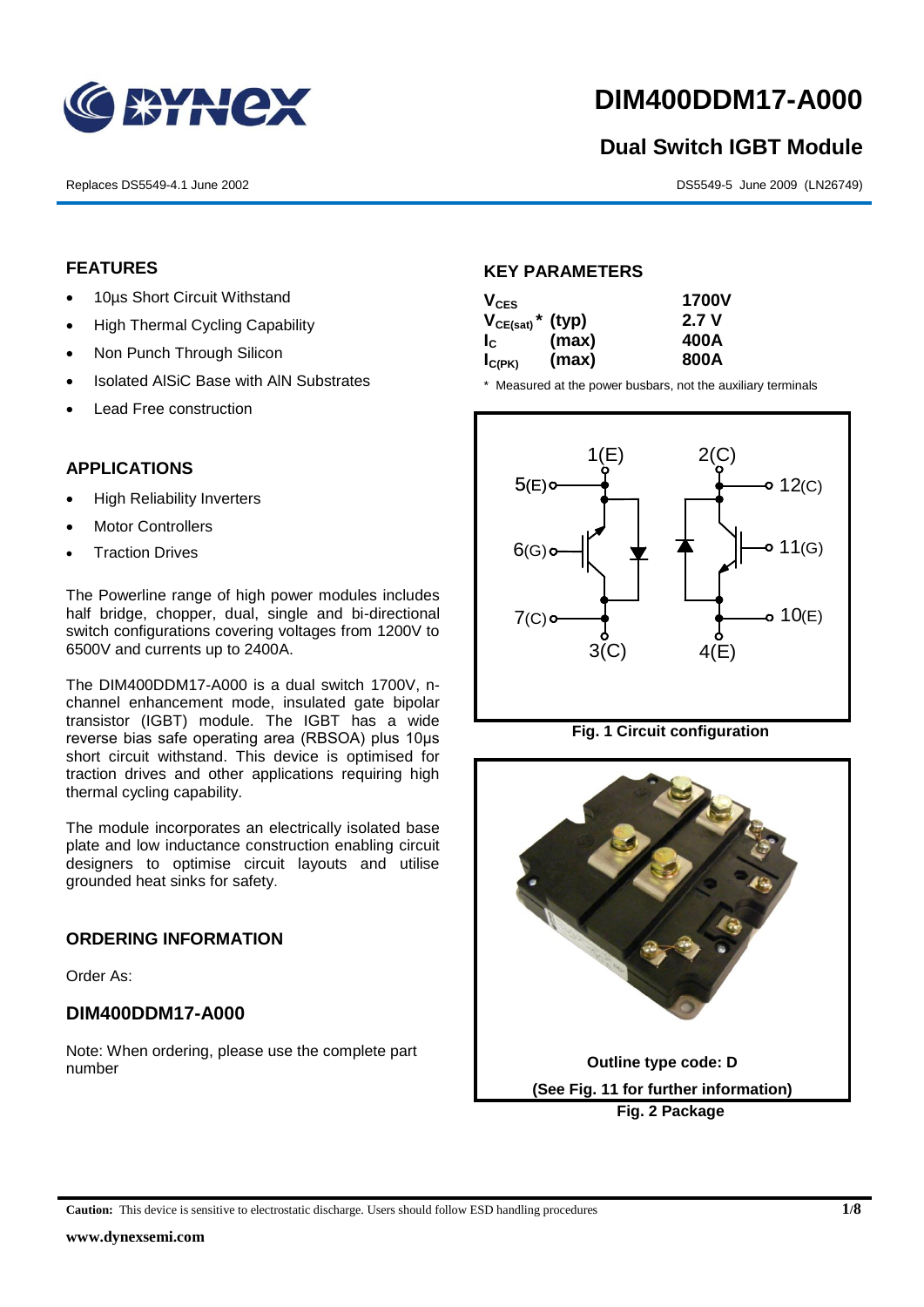#### **ABSOLUTE MAXIMUM RATINGS**

Stresses above those listed under 'Absolute Maximum Ratings' may cause permanent damage to the device. In extreme conditions, as with all semiconductors, this may include potentially hazardous rupture of the package. Appropriate safety precautions should always be followed. Exposure to Absolute Maximum Ratings may affect device reliability.

#### **Tcase = 25°C unless stated otherwise**

| Symbol           | <b>Parameter</b>                  | <b>Test Conditions</b>                                   | Max. | <b>Units</b> |
|------------------|-----------------------------------|----------------------------------------------------------|------|--------------|
| $V_{CES}$        | Collector-emitter voltage         | $V_{GF} = 0V$                                            | 1700 | $\vee$       |
| $V_{GES}$        | Gate-emitter voltage              |                                                          | ±20  | $\vee$       |
| $I_{\rm C}$      | Continuous collector current      | $T_{\text{case}} = 75^{\circ}C$                          | 400  | A            |
| $I_{C(PK)}$      | Peak collector current            | 1ms, $T_{\text{case}} = 110^{\circ}$ C                   | 800  | A            |
| $P_{\text{max}}$ | Max. transistor power dissipation | $T_{\text{case}} = 25^{\circ}C$ , $T_i = 150^{\circ}C$   | 3470 | W            |
| $I^2t$           | Diode $I^2t$ value                | $V_R = 0$ , $t_p = 10$ ms, $T_i = 125$ °C                | 30   | $kA^2s$      |
| $V_{\sf isol}$   | Isolation voltage - per module    | Commoned terminals to base plate.<br>AC RMS, 1 min, 50Hz | 4000 | $\vee$       |
| $Q_{PD}$         | Partial discharge - per module    | IEC1287, $V_1$ = 1800V, $V_2$ = 1300V, 50Hz RMS          | 10   | рC           |

#### **THERMAL AND MECHANICAL RATINGS**

| Internal insulation material:     | AIN              |
|-----------------------------------|------------------|
| Baseplate material:               | <b>AISiC</b>     |
| Creepage distance:                | 20 <sub>mm</sub> |
| Clearance:                        | 10 <sub>mm</sub> |
| CTI (Comparative Tracking Index): | 350              |

| Symbol                     | <b>Parameter</b>                                      | <b>Test Conditions</b>                        | Min   | Typ. | <b>Max</b> | <b>Units</b>    |
|----------------------------|-------------------------------------------------------|-----------------------------------------------|-------|------|------------|-----------------|
| $R_{th(j-c)}$              | Thermal resistance -<br>transistor (per switch)       | Continuous dissipation -<br>junction to case  |       |      | 36         | °C/kW           |
| $R_{th(j-c)}$              | Thermal resistance -<br>diode (per switch)            | Continuous dissipation -<br>junction to case  |       |      | 80         | °C/kW           |
| $R_{th(c-h)}$              | Thermal resistance –<br>case to heatsink (per module) | Mounting torque 5Nm<br>(with mounting grease) |       |      | 8          | °C/kW           |
| $T_i$                      | Junction temperature                                  | Transistor                                    |       |      | 150        | $\rm ^{\circ}C$ |
|                            |                                                       | Diode                                         |       |      | 125        | $\rm ^{\circ}C$ |
| ${\mathsf T}_{\text{stg}}$ | Storage temperature range                             |                                               | $-40$ |      | 125        | $\rm ^{\circ}C$ |
|                            |                                                       | Mounting - M6                                 |       |      | 5          | Nm              |
|                            | Screw torque                                          | Electrical connections - M4                   |       |      | 2          | Nm              |
|                            |                                                       | Electrical connections - M8                   |       |      | 10         | Nm              |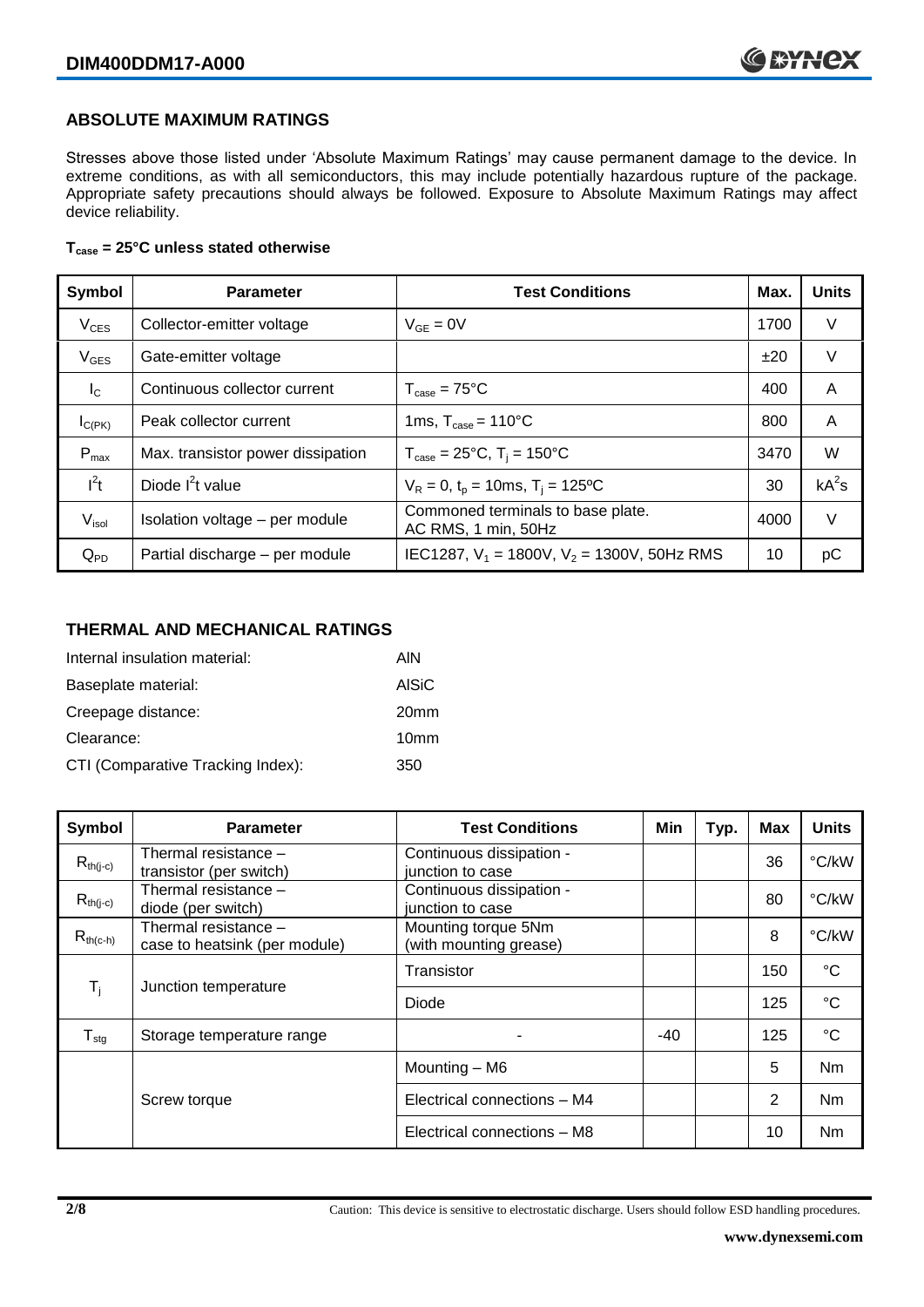### **ELECTRICAL CHARACTERISTICS**

#### **Tcase = 25°C unless stated otherwise.**

| <b>Symbol</b>                 | <b>Parameter</b>                               | <b>Test Conditions</b>                                                                       |                | Min | <b>Typ</b>     | <b>Max</b>     | <b>Units</b> |
|-------------------------------|------------------------------------------------|----------------------------------------------------------------------------------------------|----------------|-----|----------------|----------------|--------------|
| $I_{CES}$                     |                                                | $V_{GF} = 0V$ , $V_{CE} = V_{CES}$                                                           |                |     |                | 1              | mA           |
|                               | Collector cut-off current                      | $V_{GE} = 0V$ , $V_{CE} = V_{CES}$ , $T_{case} = 125^{\circ}C$                               |                |     |                | 12             | mA           |
| $I_{\text{GES}}$              | Gate leakage current                           | $V_{GE} = \pm 20V$ , $V_{CE} = 0V$                                                           |                |     |                | $\overline{2}$ | μA           |
| $V_{GE(TH)}$                  | Gate threshold voltage                         | $I_C = 20mA$ , $V_{GE} = V_{CE}$                                                             |                | 4.5 | 5.5            | 6.5            | $\vee$       |
| $\ddagger$                    | Collector-emitter                              | $V_{GE} = 15V$ , $I_C = 400A$                                                                |                |     | 2.7            | 3.2            | $\vee$       |
| $V_{CE(sat)}$                 | saturation voltage                             | $V_{GE}$ = 15V, $I_C$ = 400A, $T_i$ = 125°C                                                  |                |     | 3.4            | 4.0            | $\vee$       |
| $I_F$                         | Diode forward current                          | DC                                                                                           |                |     |                | 400            | A            |
| $I_{FM}$                      | Diode maximum forward current                  | $t_p = 1$ ms                                                                                 |                |     |                | 800            | A            |
| $V_F$                         | Diode forward voltage                          | $I_F = 400A$                                                                                 |                |     | 2.2            | 2.5            | $\vee$       |
|                               |                                                | $I_F = 400A$ , T <sub>i</sub> = 125°C                                                        |                |     | 2.3            | 2.6            | $\vee$       |
| $C_{\text{ies}}$              | Input capacitance                              | $V_{CF} = 25V$ , $V_{GF} = 0V$ , f = 1MHz                                                    |                |     | 30             |                | nF           |
| $Q_q$                         | Gate charge                                    | ±15V                                                                                         |                |     | 4.5            |                | $\mu$ C      |
| $C_{res}$                     | Reverse transfer capacitance                   | $V_{CE} = 25V$ , $V_{GE} = 0V$ , f = 1MHz                                                    |                |     | $\blacksquare$ |                | nF           |
| $L_M$                         | Module inductance - per switch                 |                                                                                              |                |     | 20             |                | nH           |
| $R_{INT}$                     | Internal transistor resistance -<br>per switch |                                                                                              |                |     | 270            |                | $\mu\Omega$  |
| $\mathsf{SC}_{\mathsf{Data}}$ | Short circuit current, I <sub>SC</sub>         | $T_i = 125$ °C, $V_{CC} = 1000V$<br>$\mathbf{I}_1$<br>$t_p \le 10 \mu s$ , $V_{GE} \le 15 V$ |                |     | 1850           |                | A            |
|                               |                                                | $V_{CE \text{ (max)}} = V_{CES} - L^* \times dl/dt$<br>IEC 60747-9                           | I <sub>2</sub> |     | 1600           |                | A            |

#### **Note:**

 $^{\dagger}$  Measured at the power busbars, not the auxiliary terminals

 $\check{}$  L is the circuit inductance +  $L_M$ 

**Caution:** This device is sensitive to electrostatic discharge. Users should follow ESD handling procedures **3/8**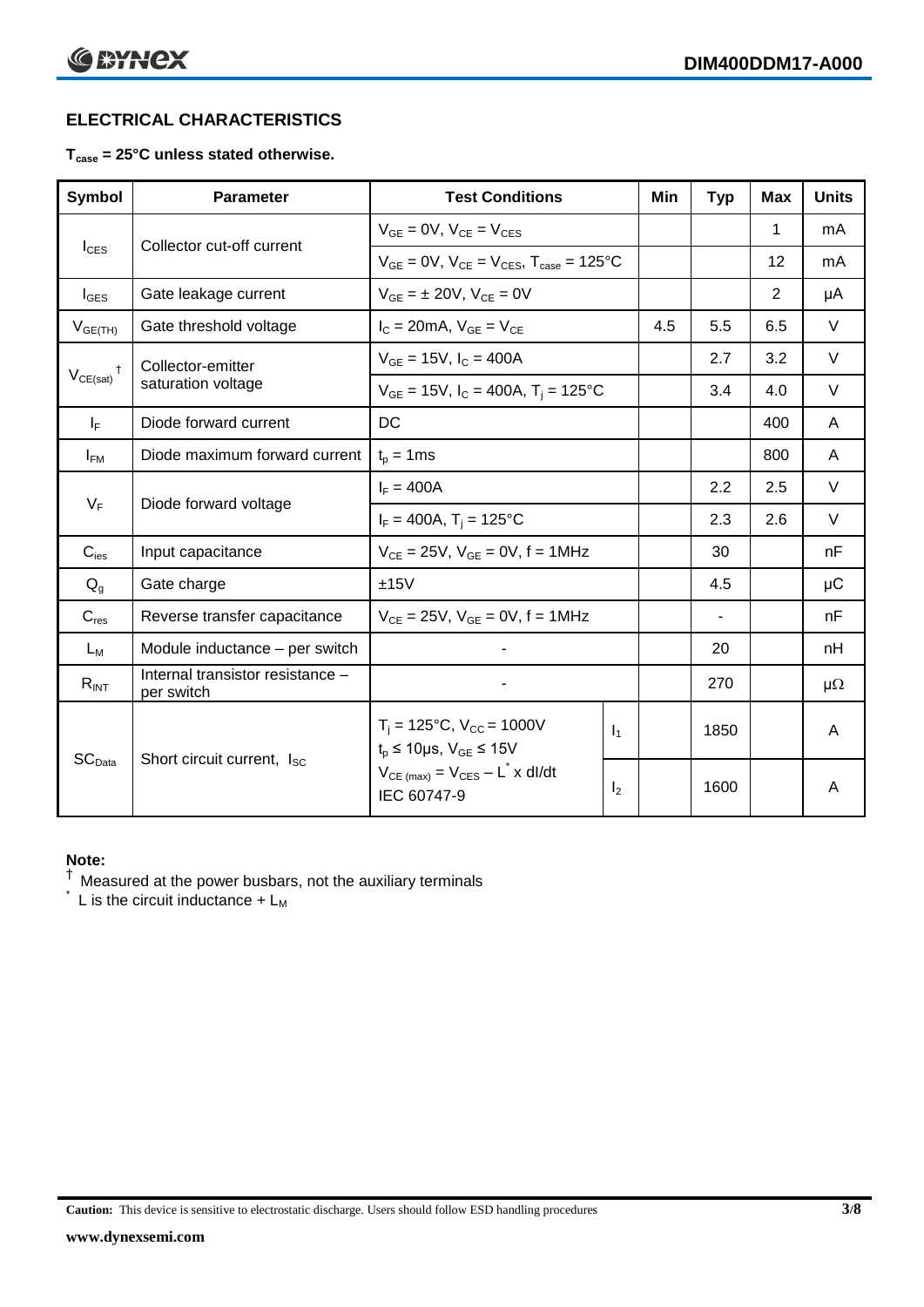#### **ELECTRICAL CHARACTERISTICS**

**Tcase = 25°C unless stated otherwise**

| Symbol              | <b>Parameter</b>               | <b>Test Conditions</b>                       | Min | Typ. | <b>Max</b> | <b>Units</b> |
|---------------------|--------------------------------|----------------------------------------------|-----|------|------------|--------------|
| $t_{d(\text{off})}$ | Turn-off delay time            |                                              |     | 1150 |            | ns           |
| $t_{\rm f}$         | Fall time                      | $I_{C} = 400A$<br>$V_{GF} = \pm 15V$         |     | 100  |            | ns           |
| $E_{OFF}$           | Turn-off energy loss           | $V_{CF} = 900V$                              |     | 120  |            | mJ           |
| $t_{d(on)}$         | Turn-on delay time             | $R_{G(ON)} = 4.7\Omega$                      |     | 250  |            | ns           |
| $t_{r}$             | Rise time                      | $R_{G(OFF)} = 4.7\Omega$<br>$L_s \sim 100nH$ |     | 250  |            | ns           |
| $E_{ON}$            | Turn-on energy loss            |                                              |     | 150  |            | mJ           |
| $Q_{rr}$            | Diode reverse recovery charge  | $I_F = 400A$<br>$V_{CF} = 900V$              |     | 100  |            | $\mu$ C      |
| $I_{rr}$            | Diode reverse recovery current |                                              |     | 230  |            | A            |
| $E_{rec}$           | Diode reverse recovery energy  | $dl_F/dt = 3000A/\mu s$                      |     | 70   |            | mJ           |

#### **Tcase = 125°C unless stated otherwise**

| Symbol              | <b>Parameter</b>               | <b>Test Conditions</b>                                                  | Min | Typ. | <b>Max</b> | <b>Units</b> |
|---------------------|--------------------------------|-------------------------------------------------------------------------|-----|------|------------|--------------|
| $t_{d(\text{off})}$ | Turn-off delay time            |                                                                         |     | 1400 |            | ns           |
| $t_{f}$             | Fall time                      | $I_C = 400A$<br>$V_{GF} = \pm 15V$                                      |     | 130  |            | ns           |
| $E_{OFF}$           | Turn-off energy loss           | $V_{CF} = 900V$                                                         |     | 180  |            | mJ           |
| $t_{d(on)}$         | Turn-on delay time             | $R_{G(ON)} = 4.7\Omega$<br>$R_{G(OFF)} = 4.7\Omega$<br>$L_s \sim 100nH$ |     | 400  |            | ns           |
| $t_{r}$             | Rise time                      |                                                                         |     | 250  |            | ns           |
| $E_{ON}$            | Turn-on energy loss            |                                                                         |     | 170  |            | mJ           |
| $Q_{rr}$            | Diode reverse recovery charge  | $I_F = 400A$<br>$V_{CE}$ = 900V                                         |     | 170  |            | $\mu$ C      |
| $I_{rr}$            | Diode reverse recovery current |                                                                         |     | 270  |            | A            |
| $E_{rec}$           | Diode reverse recovery energy  | $dl_F/dt = 2500A/\mu s$                                                 |     | 100  |            | mJ           |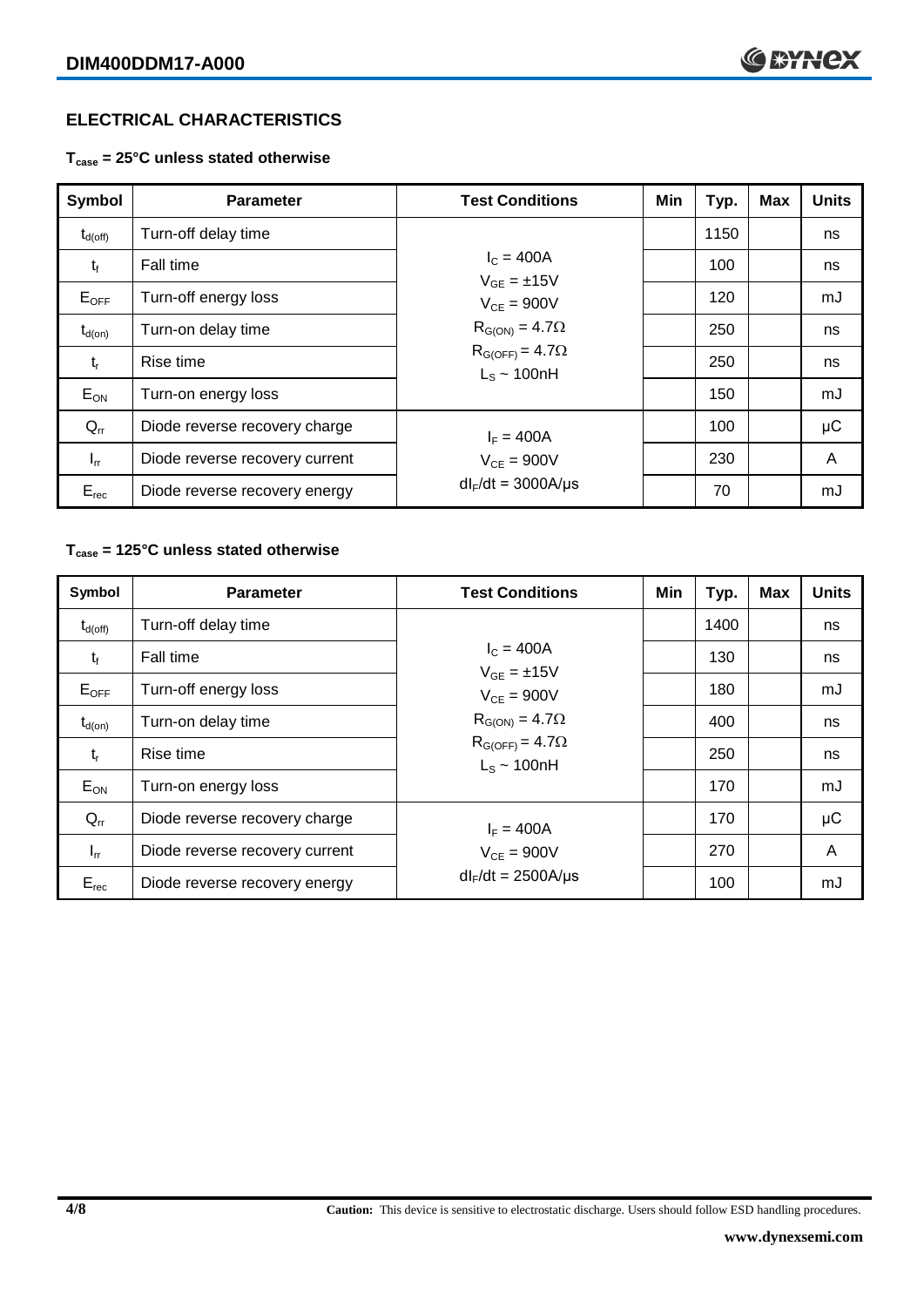



**Caution:** This device is sensitive to electrostatic discharge. Users should follow ESD handling procedures **5/8**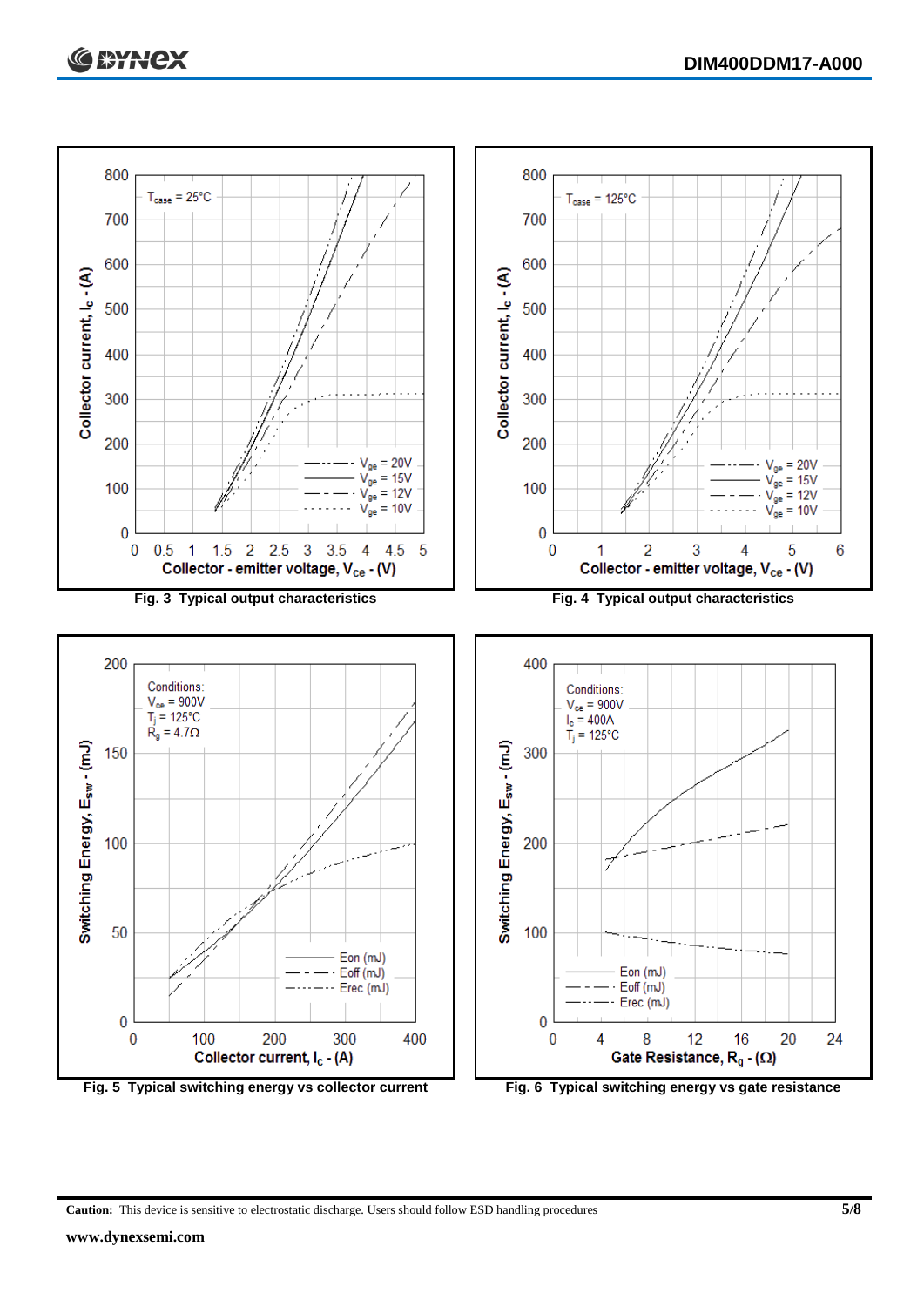

**6/8 Caution:** This device is sensitive to electrostatic discharge. Users should follow ESD handling procedures.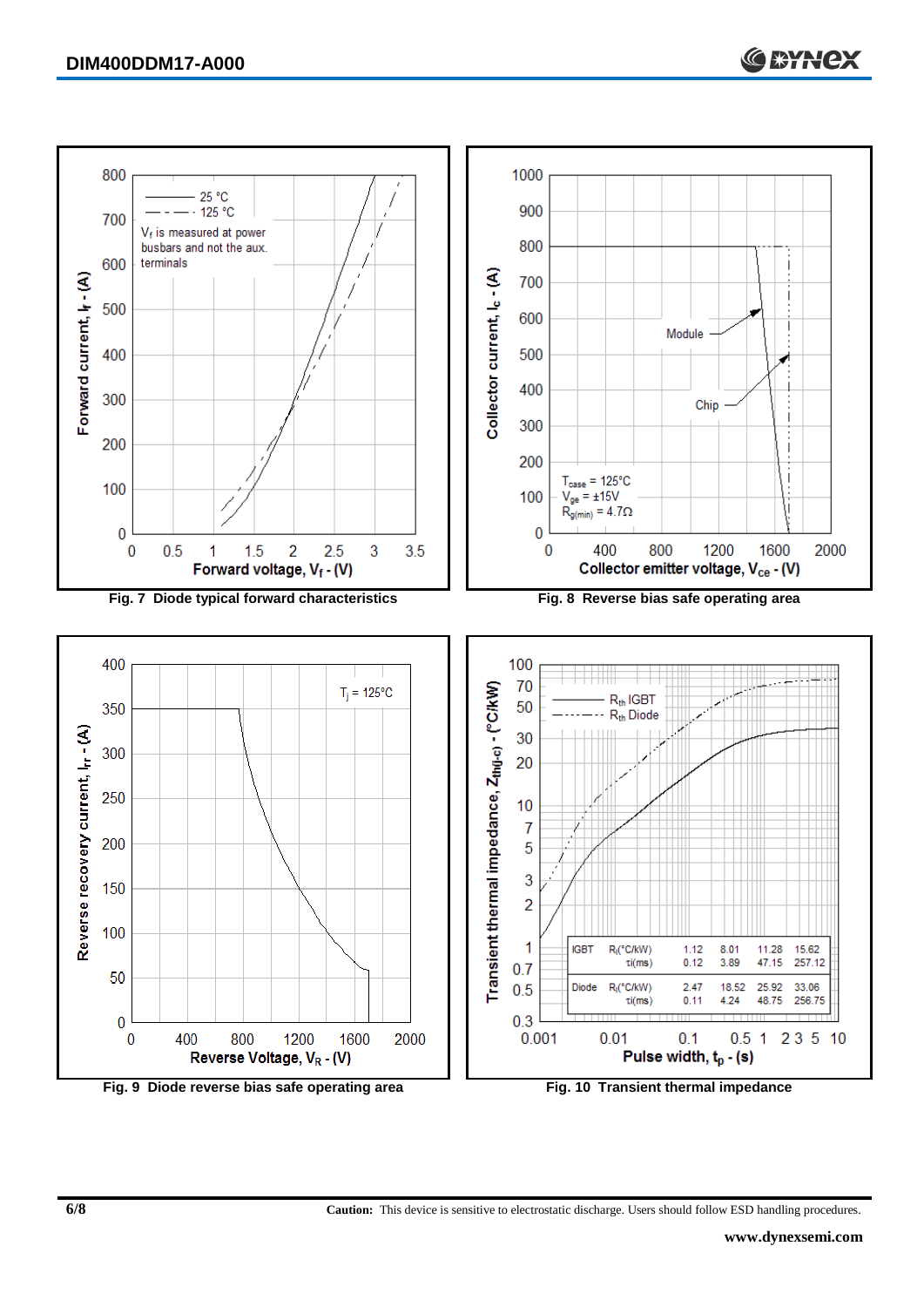

#### **PACKAGE DETAILS**

For further package information, please visit our website or contact Customer Services. All dimensions in mm, unless stated otherwise. **DO NOT SCALE.**



**Caution:** This device is sensitive to electrostatic discharge. Users should follow ESD handling procedures **7/8**